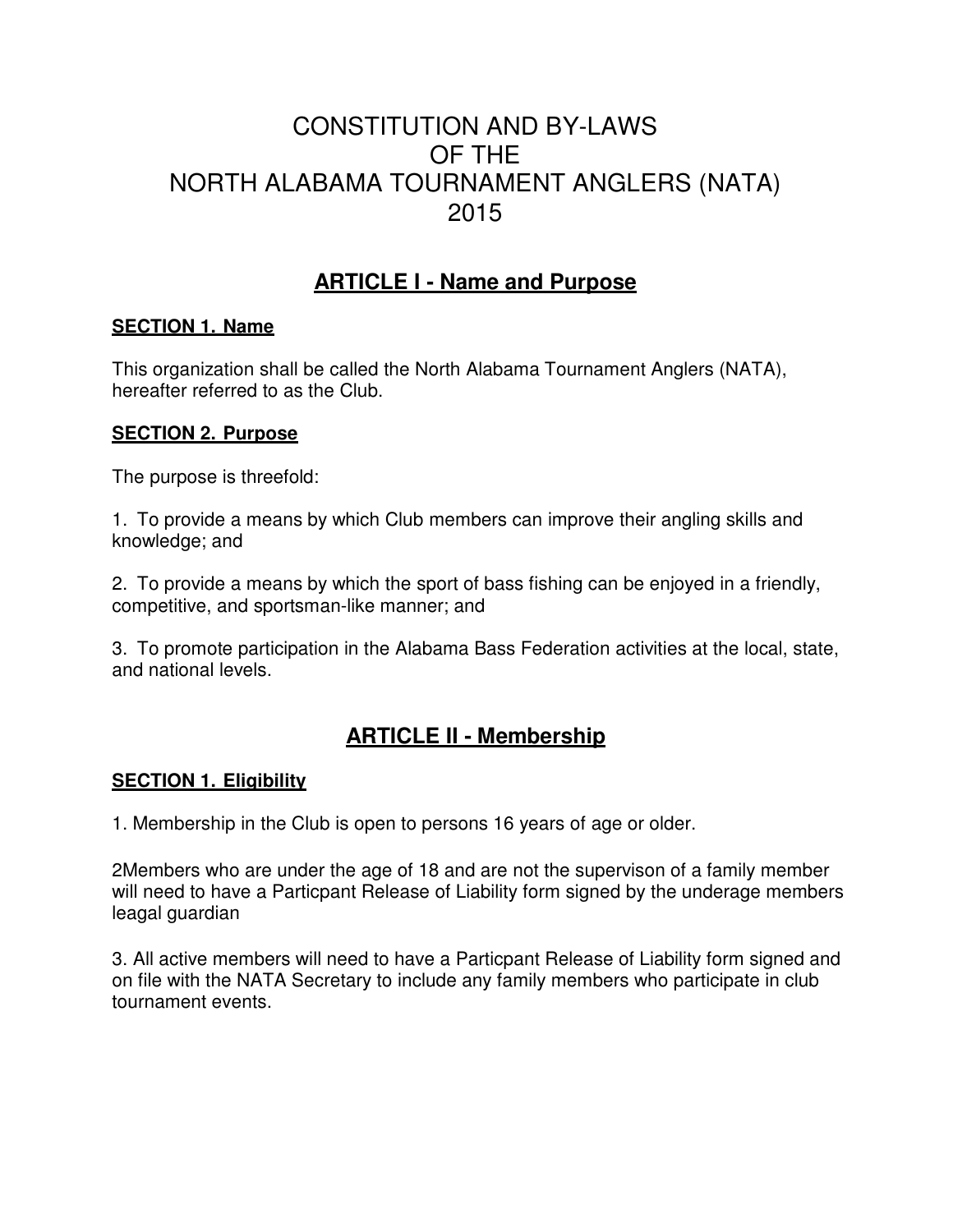# **SECTION 2. Requirements for Membership**

To be a member of the Club, a person shall:

1. Voluntarily express a genuine interest in membership, as determined by the officers.

2. Pay annual membership dues (as determined by the Board of Directors) prior to the beginning of the tournament year, or before participating in the draw for any club tournament.

3. Abide by all Club rules and conduct themselves in a sportsman-like manner at all Club functions.

#### **SECTION 3. Removal of Membership**

Members that do not meet the requirements for membership may be recommended, by any member, for a judgment of "not in good standing". Upon such a recommendation, a two-thirds vote of the membership present at a pre-tournament meeting will be required to place the member in a "not in good standing" status. Such members shall be notified in writing by the Club Secretary. After a period of thirty days, any member "not in good standing" may be recommended for dismissal from the Club by any member in good standing. Such a recommendation may be made at any pre-tournament meeting. A twothirds majority vote of the membership present at such a meeting will result in the dismissal of the member from the Club. If the dismissal motion is defeated, or is not called for, at the first pre-tournament meeting after the 30-day waiting period, the member shall return to the status of "good standing".

# **ARTICLE III - Club Officers**

## **SECTION 1. Officers**

Officers of the Club shall be:

1. President - shall preside over all Club meetings and direct all official business. He shall appoint all unelected committees and serve as an ex-official member of all committees.

2. Vice President - shall assist the President in all of his duties and act for the President in his absence. The Vice President will serve as the Tournament Director for all Club tournaments and will be responsible for all publicity.

3. Secretary - shall maintain complete and accurate minutes of all meetings, shall maintain an accurate account of all points awarded to each member, and shall maintain all tournament records.

4. Treasurer - shall maintain the Club's finances, accounts, and financial statements.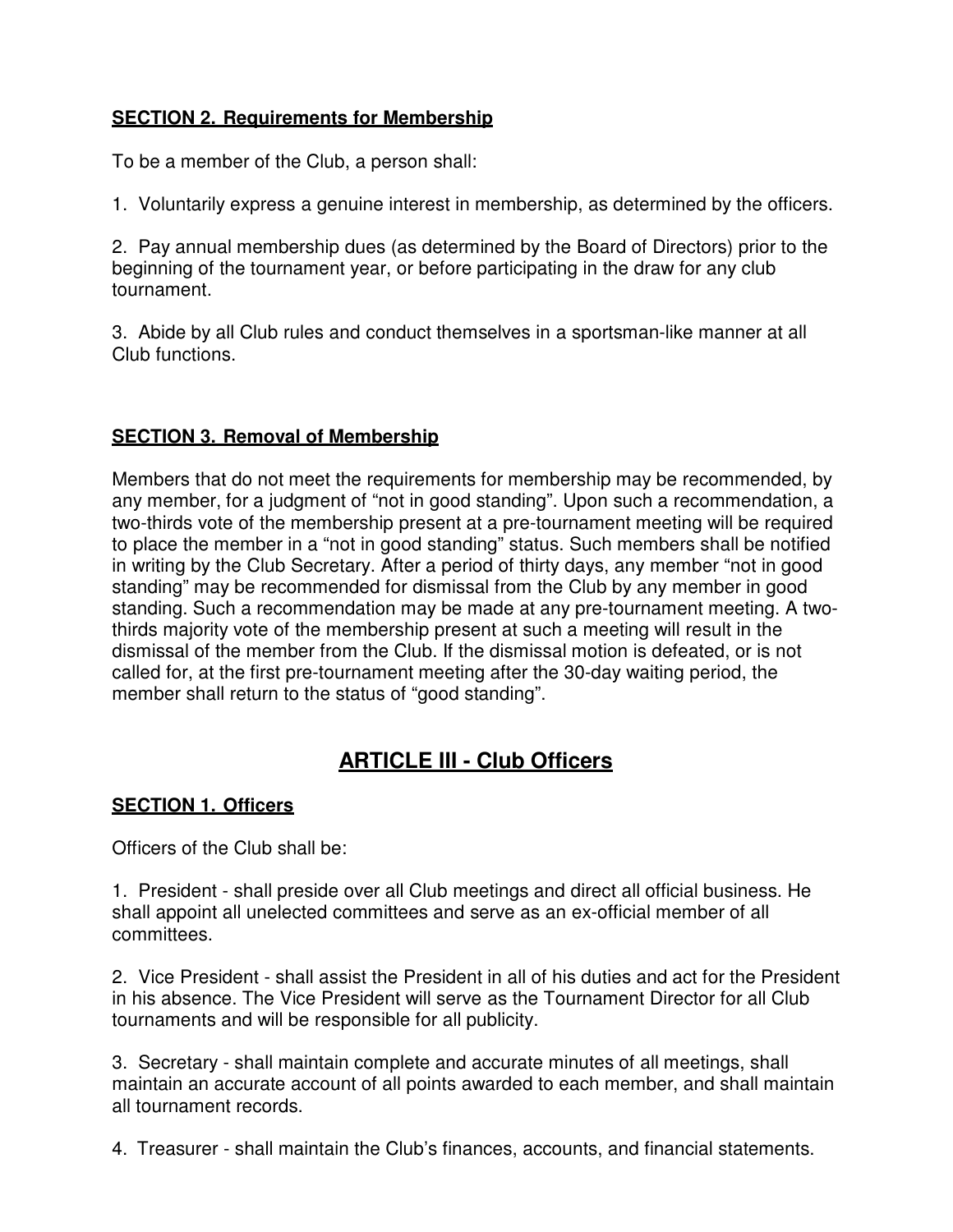# **SECTION 2. Elections**

1. Election of officers will occur during the annual Organization Meeting. Election of officers shall result from a simple majority vote of the members present. Proxy votes, in writing, will be permitted. Only members in good standing are permitted to vote in Club elections.

2. In the event an elected office becomes vacant, nominations will be taken and a special election held at any pre-tournament meeting.

# **SECTION 3. Terms of Office**

1. All elected officers will serve terms of one year. Newly elected officers will assume the duties of their elected position immediately following the conclusion of the current year's annual awards banquet and will relinquish them at the conclusion of the following year's annual awards banquet.

2. As an exception, officers who are elected to fill a vacancy through a special election, as described above, will serve only the remaining portion of the one year term from the date of the their election until conclusion of the next annual awards banquet.

## **SECTION 4. Grievance Committee**

1. There shall be a Grievance Committee consisting of three members at-large. These members will be elected at the annual Organizational Meeting. In the event a member of the Grievance Committee cannot be present at any session called, an alternate will be appointed by the Officers present.

2. The Grievance Committee shall resolve all disputes or conflicts arising as a result of the interpretation of these bylaws by means of a simple majority vote. Additionally, the Grievance Committee shall accept petitions for specific exceptions to these bylaws on a case-by-case basis. The ruling of the Grievance Committee is final and without appeal or recourse.

3. When present at tournaments, members of the Grievance Committee shall assist with Club tournament weigh-in activities.

## **SECTION 5. Board of Directors**

The officers and the elected members of the grievance committee will comprise the Board of Directors. The purpose of the Board of Directors is to handle all club business. Any business requiring a vote carries with a simple majority of the Board members present.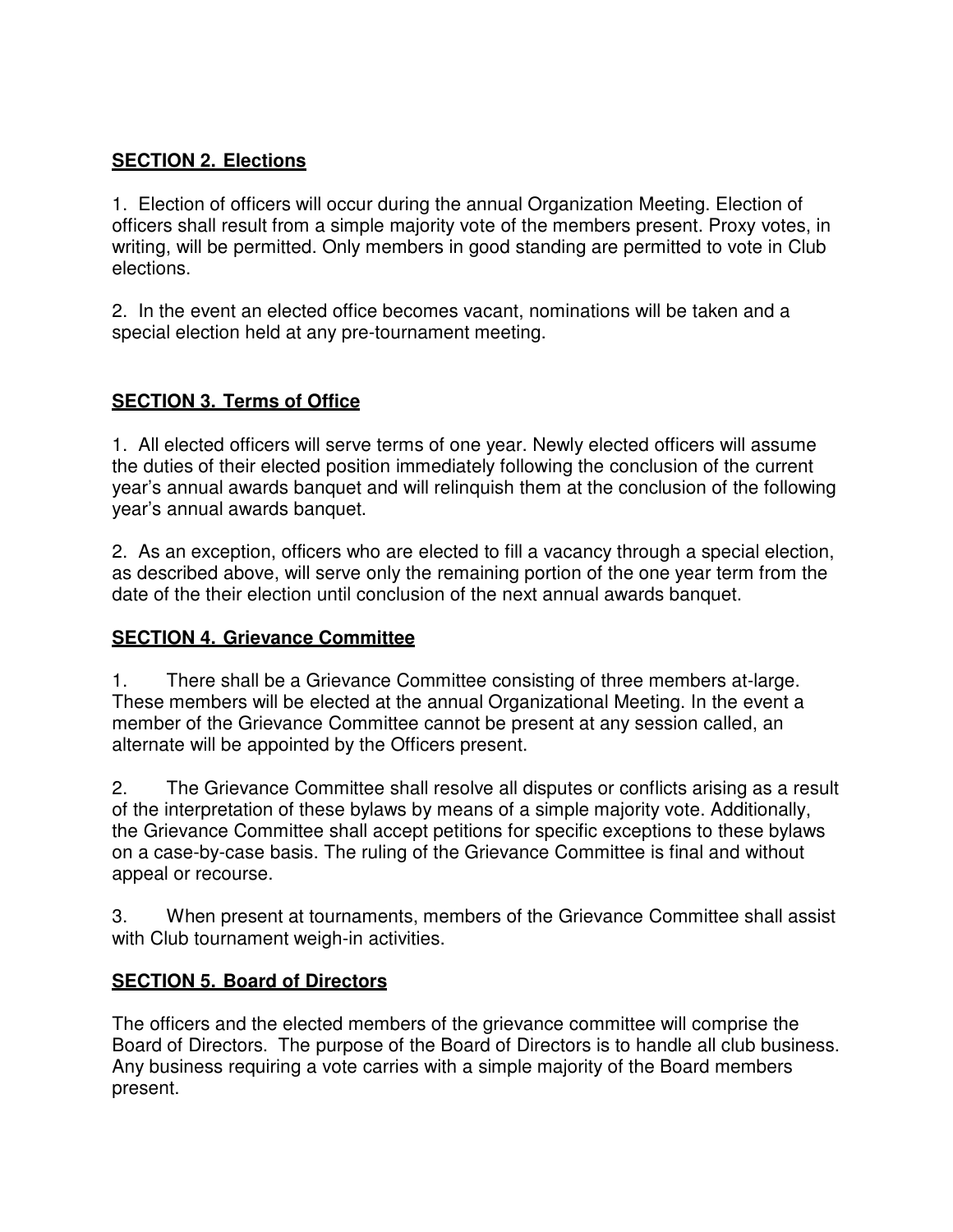#### **SECTION 6. Website**

The president will appoint a Webmaster for the year. Any member that wishes to help with the club's website may ask to assist the Webmaster. However, it is the Webmaster's responsibility to coordinate and approve all changes to the Website.

#### **SECTION 7. Discretionary Budget**

1. The officers of the Club shall have a maximum budget of \$50 to be used for Club purposes at their discretion. Any use of these funds will be reported to the Board at the next scheduled Board meeting after the expenditure.

2. After receiving a report from the officers on the utilization of the discretionary funds, the Club may replenish the budget to a maximum of \$50 with a majority vote of the members present.

# **ARTICLE IV - Meetings**

#### **SECTION 1. Pre-Tournament Meetings**

Pre-Tournament meetings will be scheduled for a day during the week preceding each Club tournament. The purpose of this meeting is to read the minutes from any Board meetings since the last meeting, perform the tournament draw, and vote on times.

#### **SECTION 2. Board Meetings**

The Board meetings will be scheduled by the Board with 1 week's notice to the membership. Any member is welcome to attend the Board meetings.

#### **SECTION 3. Annual Organization Meeting**

The Board of Directors will schedule the annual Organization Meeting during the month of October. The purpose of this meeting is to elect officers for the next tournament season.

#### **SECTION 4. Special Meetings**

Special meetings may also be required. These will be scheduled and conducted at the call of any elected officer of the Club.

#### **SECTION 5. Annual Schedule Meeting**

The Board of Directors will schedule the annual Schedule Meeting during the month of September. The purpose of this meeting is to discuss the schedule for the next tournament season with the general membership.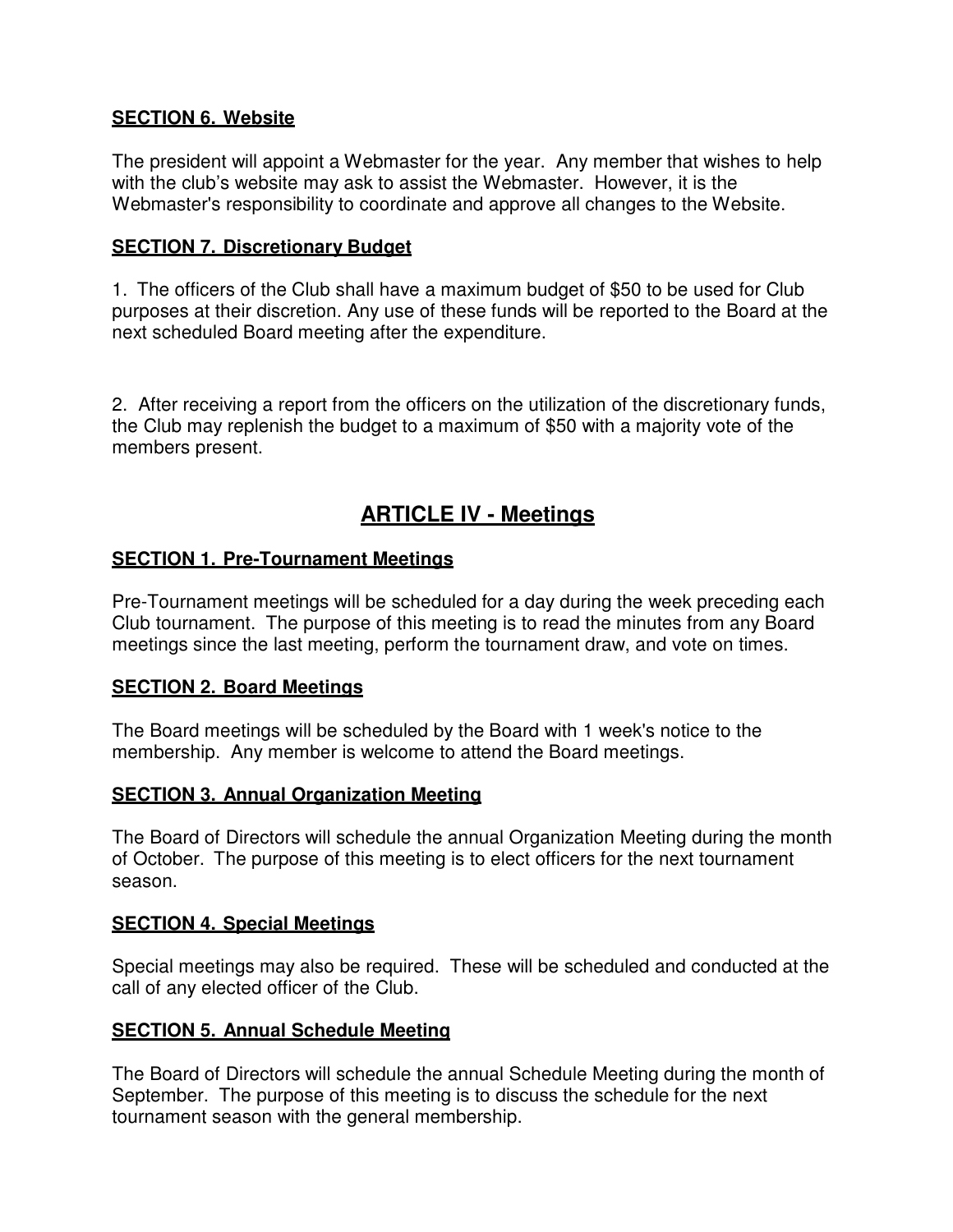# **ARTICLE V - Tournaments**

#### **SECTION 1. Tournament Director**

The Vice President will serve as Tournament Director and will coordinate and supervise all aspects of Club tournaments. The Tournament Director may call on the Grievence Committee to serve as A Tournament Committee to assist him in tournament duties such as weigh ins and courtesy measurements.

#### **SECTION 2. Regularly Scheduled Tournaments**

The Board of Directors shall jointly develop the tournament schedule. After appropriate discussion and modification, the schedule will be voted on and approved by a simple majority vote of the Board of Directors. If conflicts arise during the year with scheduled tournament dates, the Board of Directors has the authority to make changes to the dates. Scheduled launch sites and times cannot be changed after the pre-tournament meeting except for circumstances beyond the clubs control. (ex. A launch ramp closed for repair or a large tournament using the ramp at the same time)

1. The Tournament Director has final decision.

2. Tournament cancellation decisions will typically be made at the ramp, at the originally scheduled time, and the Tournament Director shall have the final decision.

3. All tournaments will be designated as DRAW tournaments. At the meeting prior to the scheduled tournament, a draw will be made to determine pairings for that tournament. In cases where someone was not paired in the drawing, that person may either fish alone or find a partner to fish with for that tournament without being charged a guest pass. NATA membership dues must be paid in advance of entering the draw. Unpaired boaters will have the following options regarding their status as a participant.

#### **Unpaired boaters must elect an option and announce it to the tournament director prior to the tournament blast off or default to Boater without partner, 5 fish limit as listed below**.

- a. Boater / Non-boater (**Guest Passes, Family Passes, Regular Draw Pairing**) \$40 combined entry fee. This includes the big fish fee, the regular club holdback, and tournament placement entry fees for two anglers. 5 fish per angler.
- b. Boater without partner (**Guest or Family partner withdraw**) \$20 entry fee – This includes the big fish fee, the regular club holdback, and the tournament placement entry fee for one angler. 5 fish limit and usage of pass if family partner withdraws.
- c. Boater without partner, (**Must enter the draw and not use a pass** ) \$35 entry fee. This includes the big fish fee, the regular club holdback, and tournament placement entry fees for two anglers. 10 fish limit allowed.

**At weigh-in, you must clearly present two separate groups of fish. You must clearly state which group will be considered for AOY points and big fish, and the**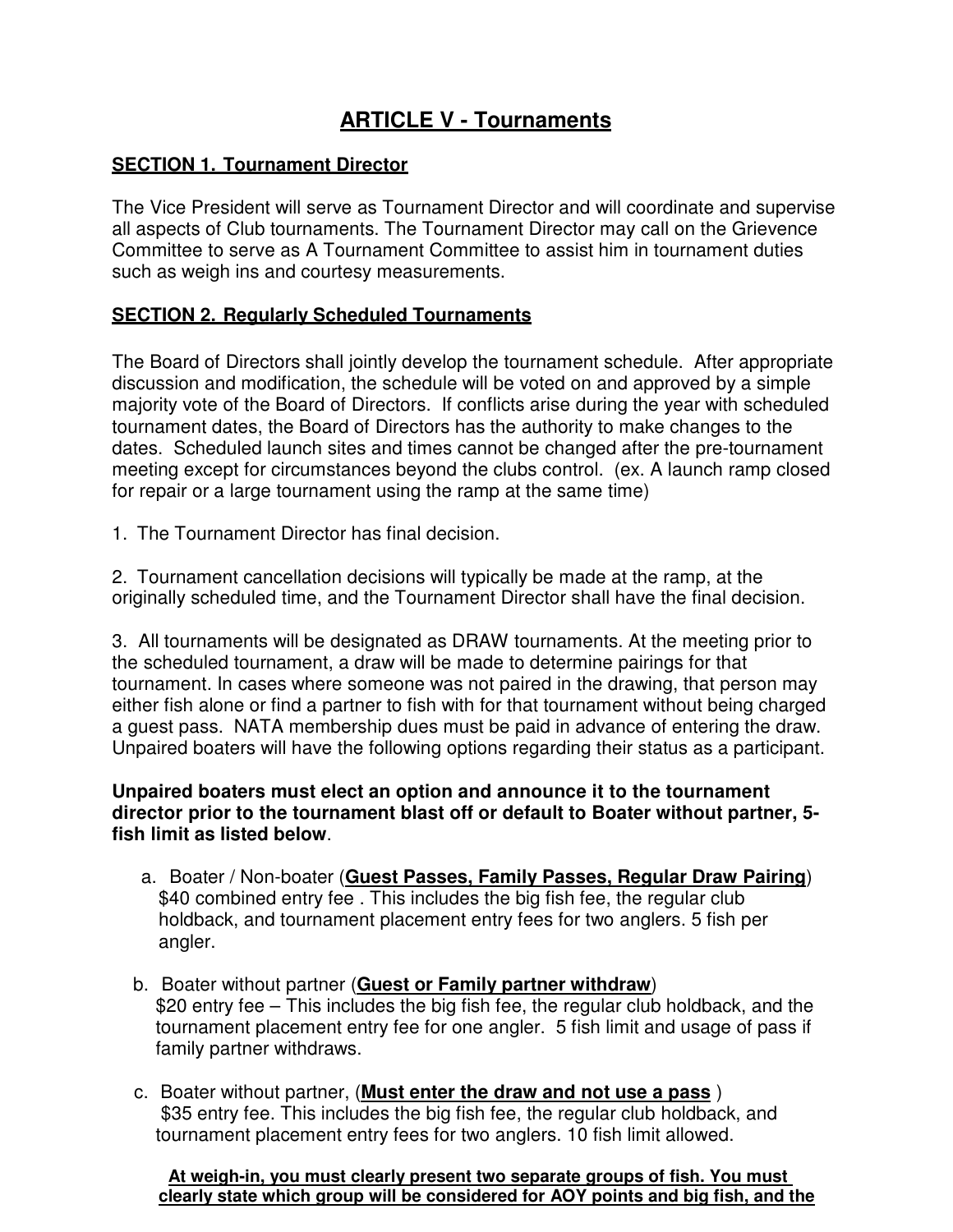#### **other group will be combined with the first group for tournament placement purposes only.**

 d. Boater without partner. (**Must enter the draw and not use a pass**) \$10 entry fee. This includes the big fish fee and \$5 for the club. The boater will be competing for the big fish cash prize and for AOY points, but not for the tournament placement cash prizes. 5- fish limit

4. In the event that there are more non-boaters than boaters in the draw, the unpaired non-boaters will be required to find a boat / boater, but will not be charged a guest pass. If the non-boater is unable to find a boat / boater for the tournament and is therefore unable to fish the tournament, they will be paired with boater(s) in the drawn first from at the next tournament draw meeting.

# **SECTION 3. Tournament Passes**

1. Each member will be allowed 3 Guest Passes per tournament year. If a member went unpaired at a tournament draw and chose to fish with a non-member or member, it would not count against their guest passes. Any member who is not in the Draw and decides to fish a tournament, either alone or with a buddy, will use a guest pass. It will be up to the Club Secretary to maintain records that show each member's usage of guest passes.

2. Each member will be allowed to use one of their guest passes to fish with a prospective member. In the event the prospective member joins the Club, the sponsoring member will not be charged with using that guest pass.

3. Any member may fish with an **immediate** family member (spouse, sibling, parent, child, grandparent, or grandchild) without being charged with the use of a guest pass. Cousins and In-laws do not constitute as immediate family members. This must be done at the pre-tournament meeting immediately preceding the tournament.

4. In the event that a guest or family member does withdraw and there was an unpaired non boater member. That boater should make an attempt to contact the unpaired member to ensure every effort is made for the opportunity for them to be able to fish.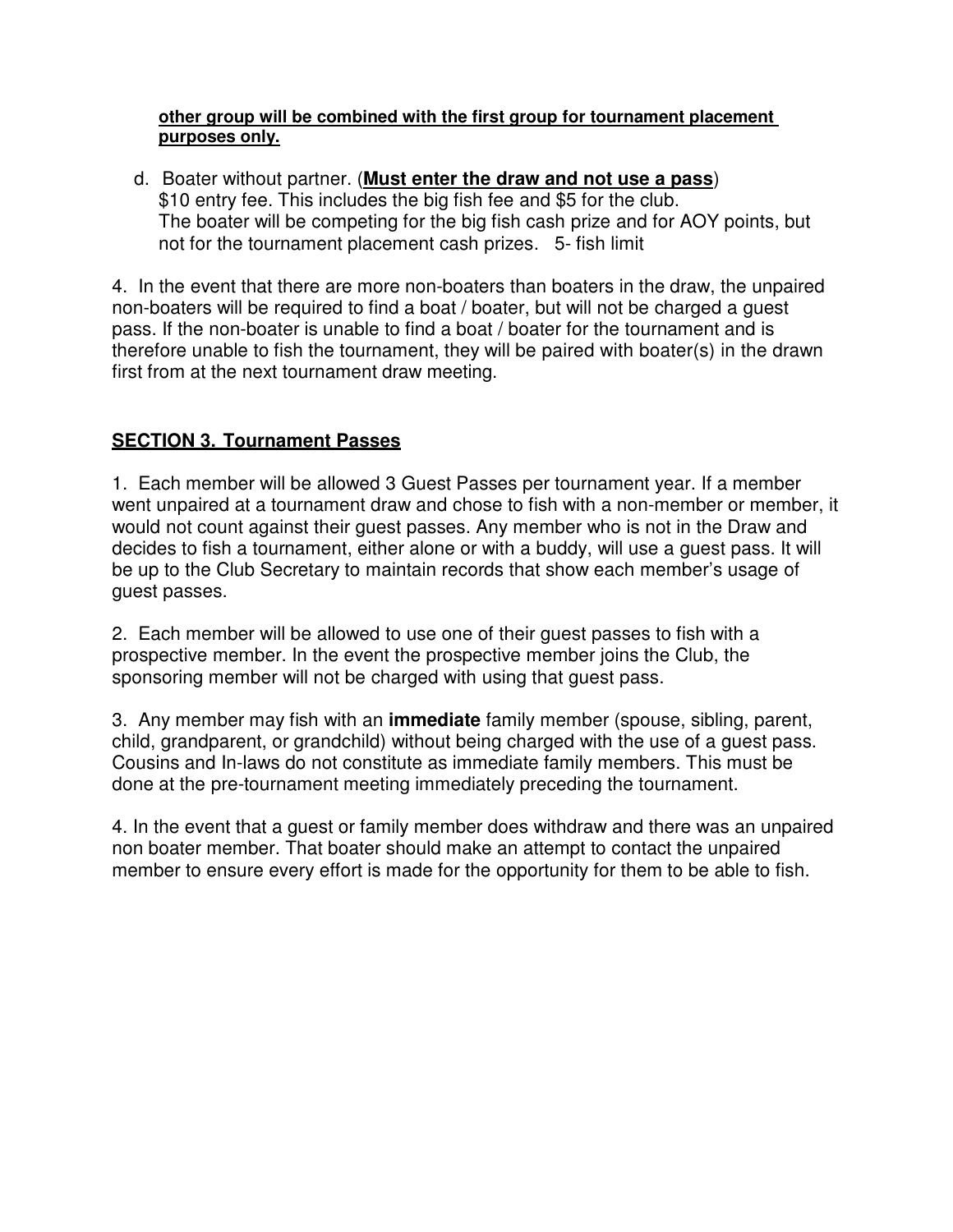# **SECTION 4. Placement Prizes**

The following scheme will be used for all regular season Club tournaments:

#### **19 Boats and Less:**

| <b>FIRST Place</b>  | 55% |
|---------------------|-----|
| <b>SECOND Place</b> | 35% |
| <b>TOTAL</b>        | 90% |

#### **20 Boats or More**

| <b>FIRST Place</b>  | 45% |
|---------------------|-----|
| <b>SECOND Place</b> | 25% |
| THIRD Place         | 15% |
| <b>TOTAL</b>        | 85% |

Ten percent (10%) will be retained if 19 or fewer boats participate and Fifteen percent (15%) will be retained if 20 or more boats participate by the Club to help defray expenses. Payouts for a tournament may be changed by a two-thirds majority vote of all members present at a meeting prior to the tournament. All placement prizes are awarded to the boat/team based on the combined weight of the fish weighed by the boat/team. A Big Fish pot is incorporated in the tournament entry fee, with a 100% pay back of all moneys collected. Big fish will be determined by the actual weight of a measuring fish after application of any dead fish penalties. Late penalties will not apply to big fish determination. In the event that an error is made at the ramp all payouts remain final.

## **SECTION 5. NATA Point System**

The following system will be utilized to award points and weight to Club members competing in regular season Club tournaments who compete without disqualification:

1. All fish will be weighed in pounds and fractions of pounds. Each boat/team member is responsible for his/her own fish. Fish will be weighed on an individual angler basis with the total boat/team weight being the basis for tournament placement determination.

2. The angler with the highest individual weight will receive 25 points with each place thereafter receiving one point less. In the event of a tie, all "tied" anglers will receive the average of the points for their positions. For example, if there was a tie between the two anglers with the highest weight, 25 and 24 are averaged to give each angler 24.5 points. An angler must weigh-in at least one fish to receive a point or points.

3. Weight will also be maintained for all contestants in each tournament based on their catch.

4. For tournaments with multiple weigh-ins (2 day tournaments), weights will be totaled but points will not be doubled in the AOY standings.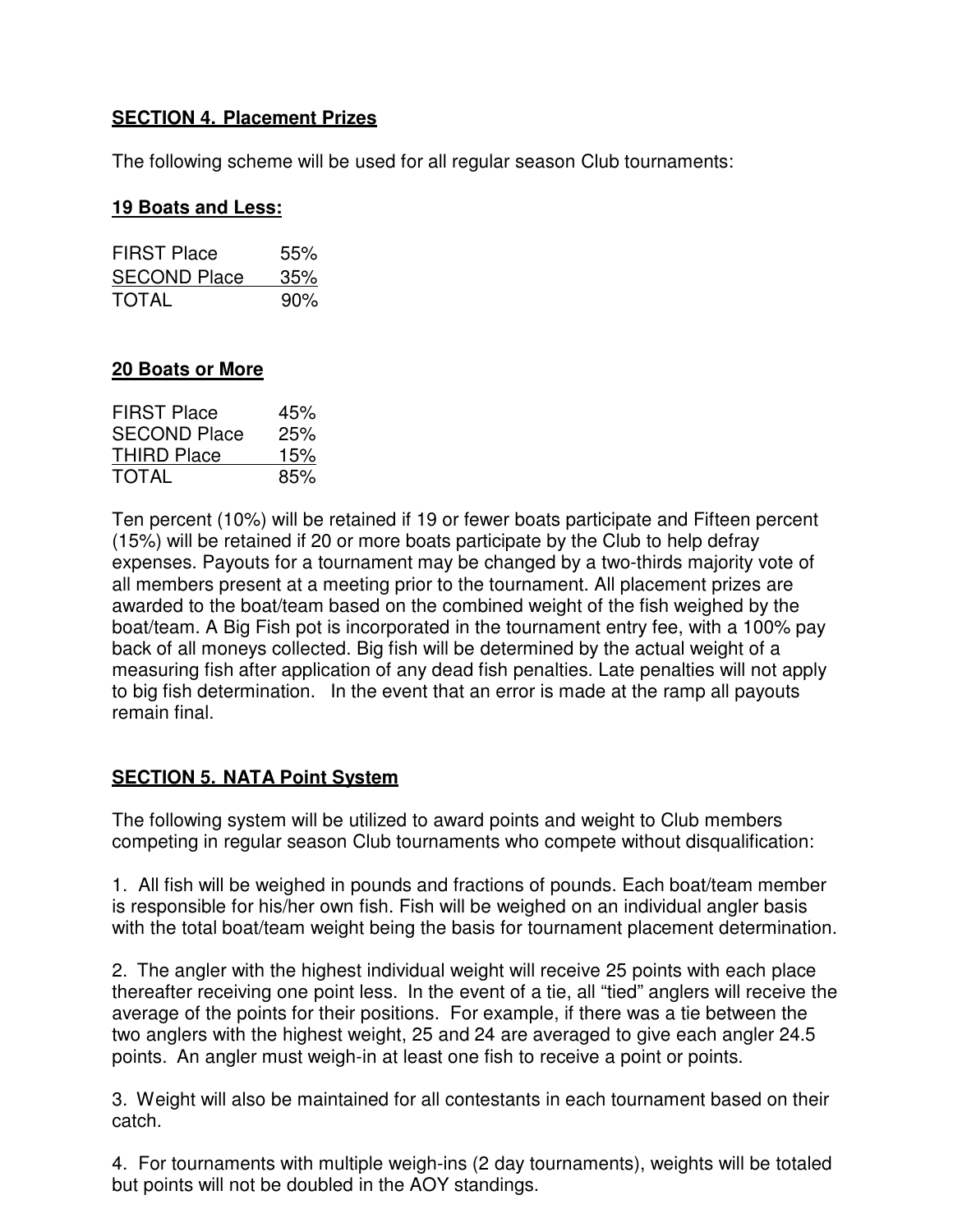The Club will use the following system to determine its Angler of the Year (AOY) rankings:

1. Points and weight will be documented and tracked in separate columns for each member. Both columns will be sorted accordingly.

2. Members will be ranked by their highest position from the points column. Ties in the points column will be broken by awarding the contestant with the highest weight with the higher AOY position.

3. All club members fishing a club tournament will receive 5 participation points reguardless of amount fished weighed in. These points will be added to the club members total after the tournament points are awarded. It will be up to the Club Secretary to maintain records that show each member's weight and points total.

4. All tournaments will be applicable (no throw-aways).

| Name            | Points | <b>AOY</b>        | Name            | Weight    | <b>AOY</b> |
|-----------------|--------|-------------------|-----------------|-----------|------------|
|                 |        | rank              |                 |           | Rank       |
| Clunn, Rick     | 27     | (1)               | Brauer, Denny   | $30-3$    |            |
| Nixon, Larry    | 25     | $\binom{2}{}$     | Nixon, Larry    | $28-9$    |            |
| Brauer, Denny   | 20     | (3)               | Clunn, Rick     | $27 - 6$  |            |
| Fritts, David   | 15     | $\left( 4\right)$ | Fritts, David   | $25 - 2$  |            |
| Cochran, George | 15     | (5)               | VanDam, Kevin   | $20 - 0$  |            |
| VanDam, Kevin   | 10     | (6)               | Yelas, Jay      | $17 - 7$  |            |
| Davis, Mark     | 7      | (7)               | Davis, Mark     | $12 - 12$ |            |
| Bitter, Jim     | 6      | (8)               | Cochran, George | $11 - 4$  |            |
| Yelas, Jay      | 4      | (9)               | Bitter, Jim     | $10 - 1$  |            |
| Cook, Ken       |        | 10)               | Cook, Ken       | $9 - 8$   |            |

Example of standings after several tournaments:

( ) indicates Angler of the Year ranking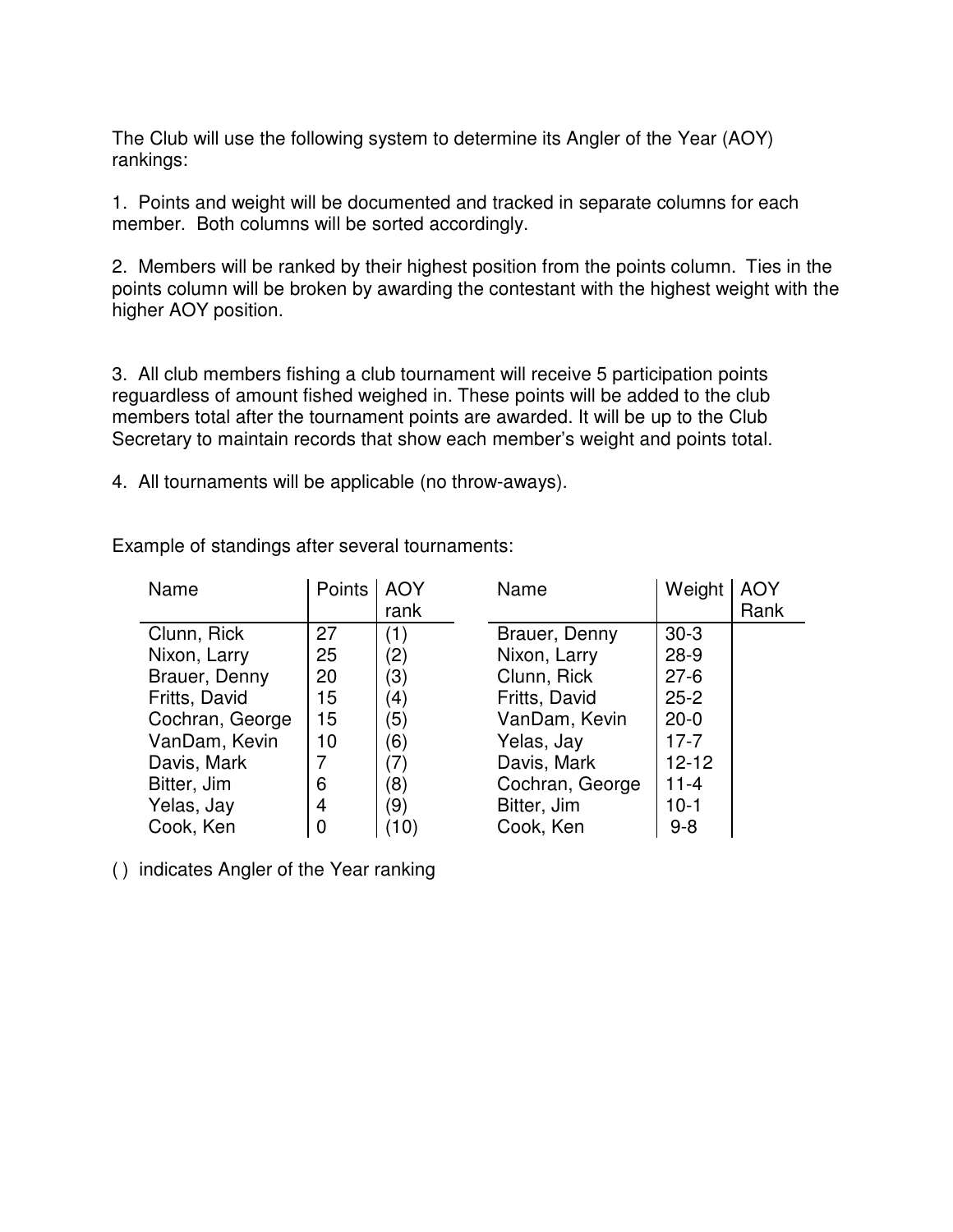# **SECTION 6. The John Coyle Harrison Memorial Classic**

The Club will hold one additional tournament at the end of the regular season known as the "John Coyle Harrison Memorial Classic". The guidelines for this tournament are located in Attachment 2 of these by-laws. Any changes voted on by the Board of Directors go into effect at the same time all by-law changes go in to effect per Article IX. Subsequent changes to the guidelines may be made at pre-tournament meeting preceding the Classic with a two-thirds majority vote of the members present.

## **SECTION 7. Brent Wyat Memorial Open Tournament.**

The Club may sponsor Open Team Tournaments. Such committees, as necessary, will be appointed to accomplish this sponsorship.

#### **SECTION 8. Tournament Rules**

All Club tournaments will be governed by a set of Tournament Rules (Attachment 1). Changes to the rules may be made at any Board meeting with a majority vote of the members present.

# **ARTICLE VI - Awards**

#### **SECTION 1. Award Categories**

The following awards/designations will be made annually to Club members. These will normally be presented at a banquet/dinner organized by the Awards Committee and conducted at the conclusion of the tournament year.

1. Angler of the Year - This award will consist of a cash prize and a suitable trophy and will be presented at the completion of each tournament year. Angler of the Year award will be presented to the Club member having the most points in the NATA Point System.

2. Big Fish Award - This award will consist of a cash prize and a suitable trophy or plaque which will be presented at the completion of each tournament year. Big Fish Award will be presented to the Club member catching the biggest (by weight) fish during a regular season Club tournament.

3. Classic Winner - This award will consist of a cash prize and a suitable plaque or trophy.

4. Classic Runner Up - This award will consist of a cash prize.

5. Five AOY Runners-up - A suitable plaque or trophy will be awarded to the top five runners-up in the Angler of the Year rankings.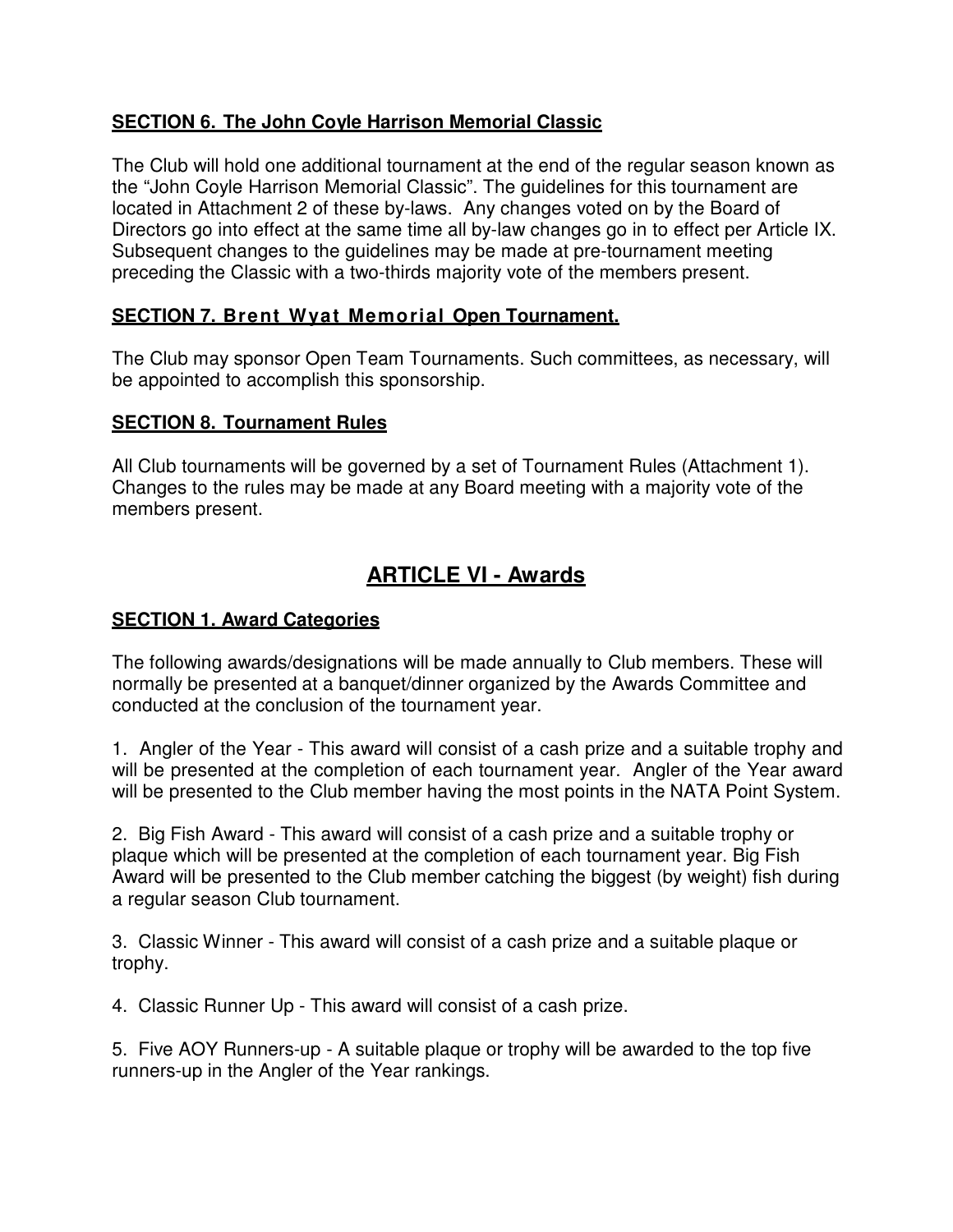6. Rookie of the Year - This award will consist of a suitable trophy or plaque to be awarded at the completion of each tournament year. It will be awarded to the Rookie club member highest in standings in the NATA Angler of the Year rankings. However, it will only be awarded if at least two Rookies competed in at least 6 tournaments each. (A Rookie is defined as a member who joined the club after June  $30<sup>th</sup>$  of the previous year, but before July  $1<sup>st</sup>$  of the current year. For example, a member who joined the club on August 7, 2001, would be considered a Rookie in 2002. A member may not be a Rookie more than once.)

# **SECTION 2. Cash Payout**

After all club expenses have been paid the following percentages will be used to determine the cash payout of remaining funds.

- 1. Angler of the Year 20%
- 2. Big Fish 10%
- 3. Classic Champ 10%
- 4. Classic Runner Up 5%

# **ARTICLE VII - Special**

## **SECTION 1. Disbursement of Club Funds**

Disbursement of Club moneys will be in accordance with this Constitution and By-laws. Any disbursement not specifically addressed by this document must be authorized by the Board at a scheduled Board meeting and approved by a majority vote of the Board members present.

## **SECTION 2. Excess Treasury Funds**

The Club will carry over a sufficient balance in the treasury at the end of the tournament year to pay the entry fees of the six-man Federation team at the designated qualifier event the following year. After all expenses have been paid, any excess money can be used by the awards committee to pay for draw prizes and other expenses for the annual Awards Banquet/Dinner.

## **SECTION 3. Fundraising**

The club may participate in any Federation fundraising event. If any member wishes to sponsor a club fundraising event they can present it at a Board Meeting for approval. It will be the responsibility of the club member presenting the idea to organize the volunteers necessary to run the event. Any funds generated will be put into the club treasury.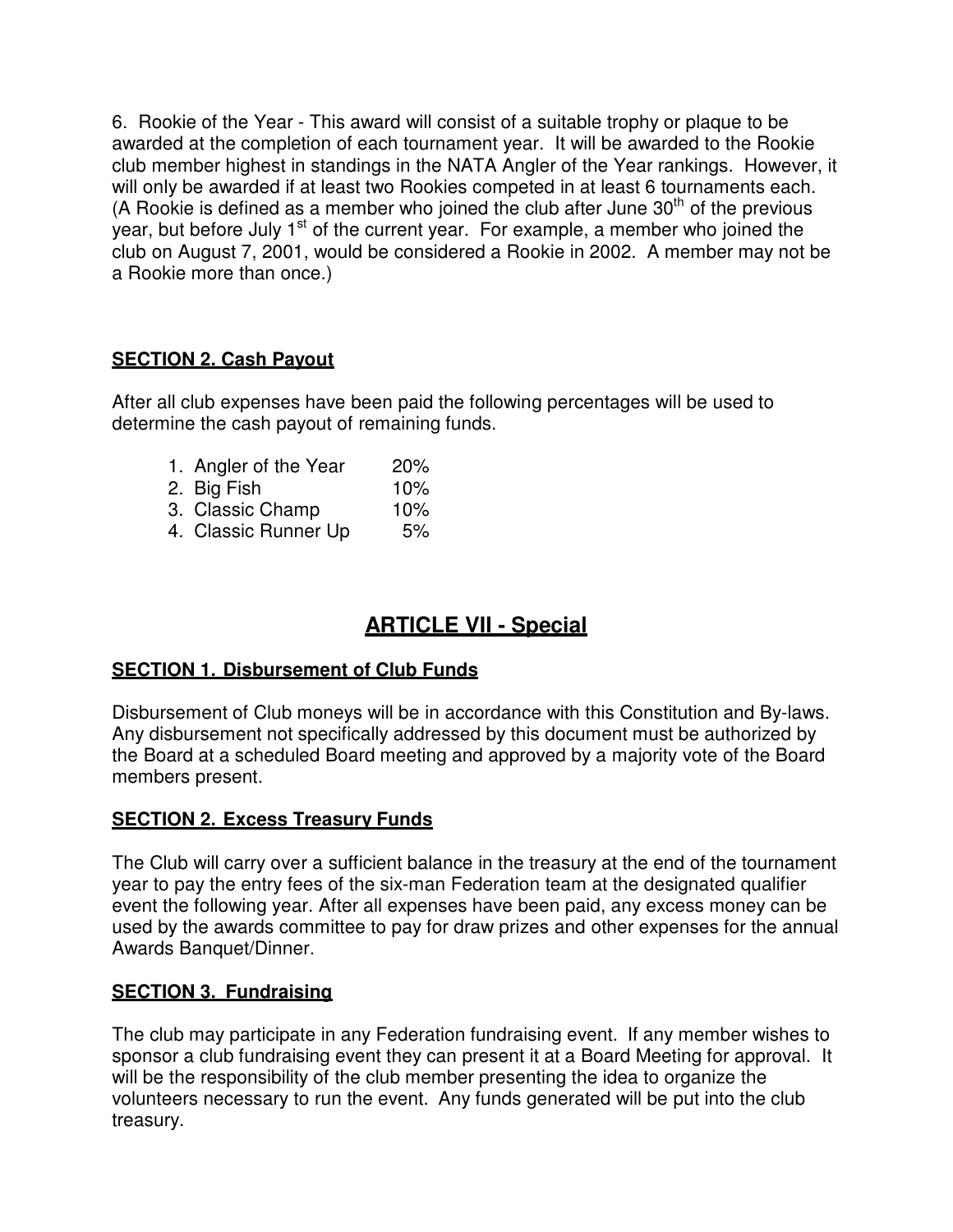# **SECTION 4. Annual Awards Banquet/Dinner**

An awards banquet/dinner will be held at the conclusion of the tournament year for the express purpose of honoring those Club members that demonstrated their excellent fishing abilities, specifically the Angler of the Year, Big Fish Award, the Top Five Runners-up in the AOY standings, the John Coyle Harrison Memorial Classic Champion, the Classic runner-up, and the Rookie of the Year. The awards banquet/dinner will be organized and conducted by the Awards Committee. Merchandise to be used as draw prizes at the awards banquet/dinner will be solicited from fishing supply vendors and/or purchased with the funds listed in Article VII, Section 2.

## **SECTION 5. Unexpected expenses**

In the event that the club runs into unexpected expenses, the Board of Directors can call for an assessment of the membership to cover the expense.

# **ARTICLE VIII – Alabama Bass Federation Chapter**

# **SECTION 1. Federation Sponsorship**

The Club will sponsor a Chapter of the Alabama Bass Federation for the purpose of promoting participation in bass fishing and for the activities endorsed by the Alabama Federation at the State and National levels. A Federation Point-of-Contact will be appointed by the President to be responsible for all communications, transactions, and correspondences with the Alabama Bass Federation.

## **SECTION 2. Federation Membership**

Each Club member will be entered into the roster of the Alabama Federation Chapter unless a specific request is made to the Federation POC. Membership fees for the Alabama Federation will be paid out of the Club treasury.

## **SECTION 3. Federation Team**

Each year, the Alabama Federation provides regional tournaments in which members may compete to qualify for the State Championship. The Club is permitted to sponsor a team of six anglers at each one of the regional tournaments. The Team members will be selected based on the previous year's Angler of the Year ranking. The top six anglers will comprise the Club's 1st Federation Team (C1FT). The remaining Federation members, in order of Angler of the Year ranking, will serve as alternates in the event that one or more of the regular Team members can not participate or become members of any additional teams entered into the remaining regional tournaments. The Federation Team members will select which regional tournament they will attend as a team. It will be the responsibility of the team members to pay their own expenses;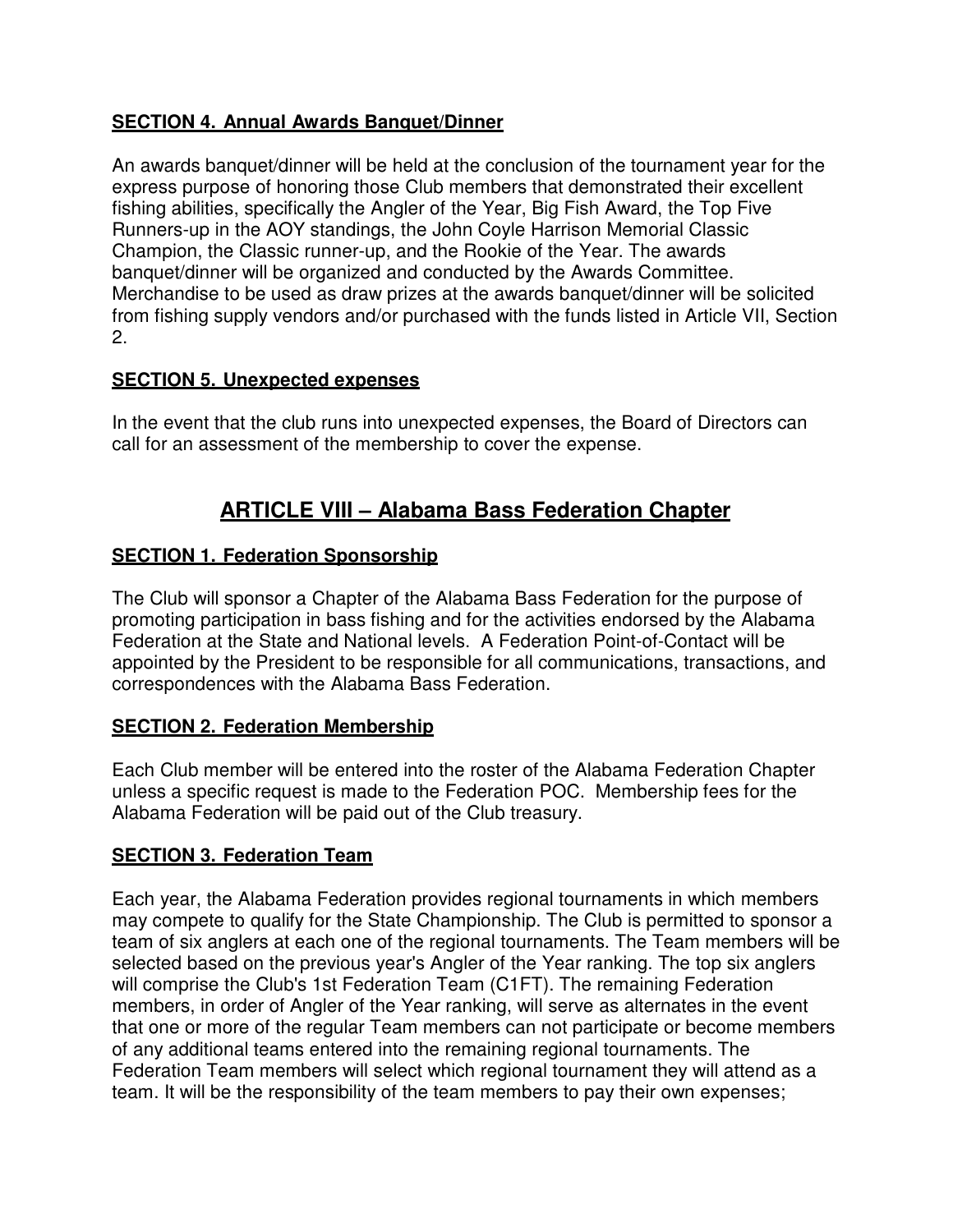however, in years where excess club funds are available the Club can elect to provide the C1FT members with funds for their entry fee and/or additional funds to offset their expenses. A C1FT members' eligibility to receive a paid entry fee and/or the additional funds will be based solely on each individual's participation at Club fundraising events. If a C1FT member does not participate in Club fundraising events, then the additional funds will not be provided. The Club BOD must approve, by majority vote, the eligibility and distribution of these Club funds.

# **ARTICLE IX - Changes to the Constitution and Bylaws**

Any changes to the Constitution and Bylaws will be coordinated and approved by the Board of Directors for presentation to the membership at the annual Organizational Meeting and will remain in effect throughout the following tournament year.

# **ARTICLE X – Lifetime Members**

There may be rare occasions where an individual has contributed so significantly to the welfare of the Club, to the sport of bass fishing, and the preservation of our resources, that the BOD (by a unanimous vote) can entitle an individual to lifetime membership in the Club.

Current Lifetime Members

**Sam Smith**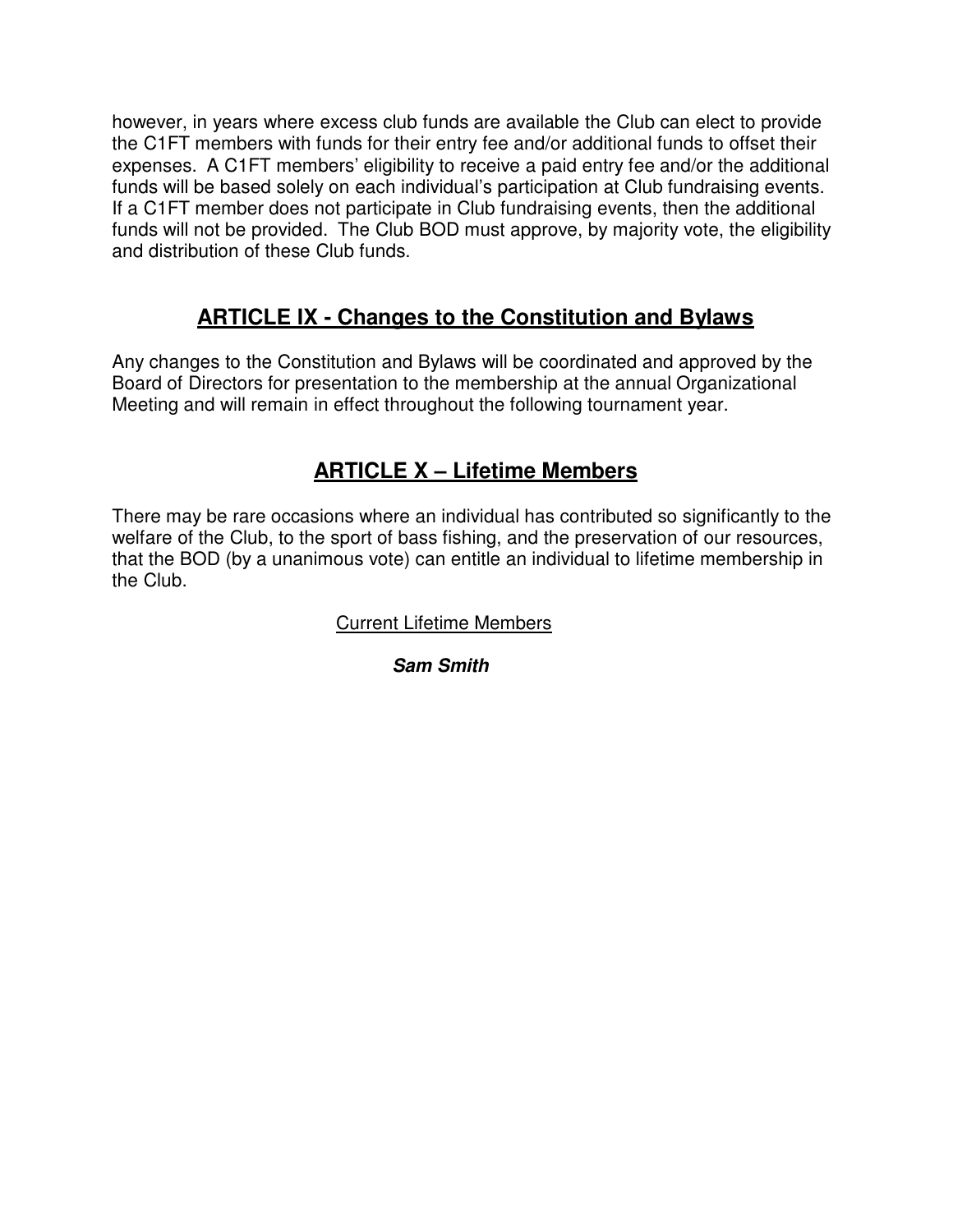# **ATTACHMENT 1**

#### **Tournament Rules**

The following rules apply to all Club tournaments:

1. All participants must be legally licensed to fish, and, if operating the boat during the tournament, must meet all the requirements of a boat operator, in the State where the tournament takes place.

2. All boats must possess the required safety equipment. Kill switches must be attached, if installed, and contestants must wear life jackets whenever the boat is on plane.

3. The creel limit will be five (5) largemouth, smallmouth, or spotted bass group in aggregate, each of which is at least twelve (12) inches in length measured in accordance with state law for each contestant. If these limits are not in compliance with regulations for any specific tournament site, the Tournament Director will advise the membership of the specific rules that will apply. Upon catching the 6th fish, an angler must cull before resuming fishing.

4. To conserve limited resources, the Tournament Director can recommend a reduction in the 5 fish limit to the BoD for any tournament during the year. A majority vote of the BoD can approve the recommendation. If implemented for any tournament, the reduced limit must be announced at the pre-tournament meeting.

5. All fish will be considered "officially submitted" upon transfer from the weigh-in carry bag to the weigh-in mesh bag. The Tournament Director will then perform any necessary measurements for short fish using the "Golden Rule". Any angler can request a courtesy measurement prior to submitting their catch for "official weighing". Courtesy measurements will be conducted prior to removing fish from the weigh in carry bag.

6. Any contestant presenting "short fish" will lose the short fish and be penalized one (1) pound. Any contestant presenting two (2) short fish will be disqualified. The Tournament Director will, at his discretion, measure a fish if it appears to be short. Any contestant presenting more than a full limit of fish to be weighed will be penalized 1 pound and have his/her catch culled starting with the biggest fish.

7. Alcoholic beverages may not be consumed by any contestant during official tournament hours. Violation will result in automatic disqualification.

8. All contestants must be present for weigh-in at the announced time unless approved by the Tournament Director prior to the start of the tournament. A penalty of one (1) pound per minute per contestant will be assessed for any late boat/team. Any boat/team more than fifteen minutes late for weigh-in will be disqualified and will lose all participation points. In the event that a boat/team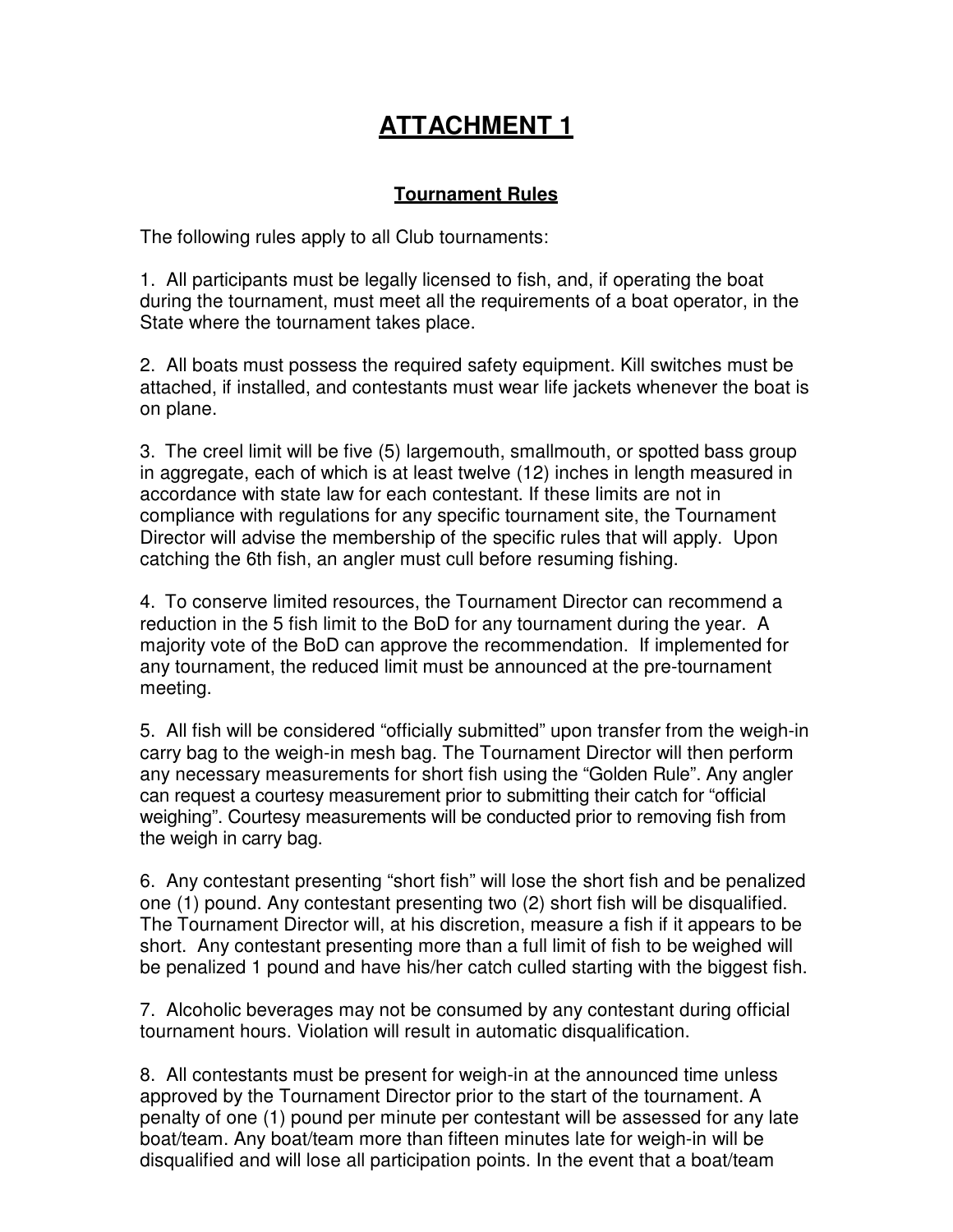must quit the tournament early, a note must be left on one of the remaining Club vehicles or the boat/team will be disqualified.

9. The Tournament Director shall designate the weigh-in location, and procedures.

10. Catch and release is mandatory. All fish must be handled to ensure their survival. Fish presented for weigh in must be kept in a water filled bag, provided by the club or approved by the Tournament Director, when they are transported to the scales. An exception will be made for a fish that the contestant wants to have mounted. The use of nets for fish transportation is expressly prohibited and will result in automatic disqualification.

11. Ties for 1st, 2nd, 3rd, or "big fish" will result in a pooling of the available money for the contested prize and a splitting of the prize.

12. Only one rod per contestant may be in used at any one time. Other rods may be rigged and ready for use. Only casting, spin-casting, or spinning reels may be used.

13. Only artificial lures/baits, to include pork rind, may be used. Live baits or prepared baits are not allowed. Lures must be cast and retrieved -- trolling is prohibited during tournaments.

14. An eight-ounce penalty (0.50) will be imposed for every dead fish presented at weigh in.

15. A boat/team may not fish within fifty yards of any other Club tournament boat/team unless the two parties are in agreement to allow each team to fish within the close proximity. Grievances to this violation can only be filed by the encroached party. No third party grievances may be filed.

16. Good sportsmanship is expected of all contestants. Disorderly conduct will result in for disqualification. Complaints must be made to the Tournament Director within fifteen (15) minutes of the conclusion of weigh-in. Decisions are FINAL.

17. Boat/team members are responsible for arriving at an equitable agreement for expenses and fishing locations.

18. Communication between contestants during tournament hours for the purpose of locating and/or catching fish is prohibited.

19. For night tournaments the lake will be off limits the entire day of the scheduled night tournament.

20. Normal entry fees for all Club tournaments will be \$20.00 per person, with \$5.00 of that being designated for the Big Fish pot.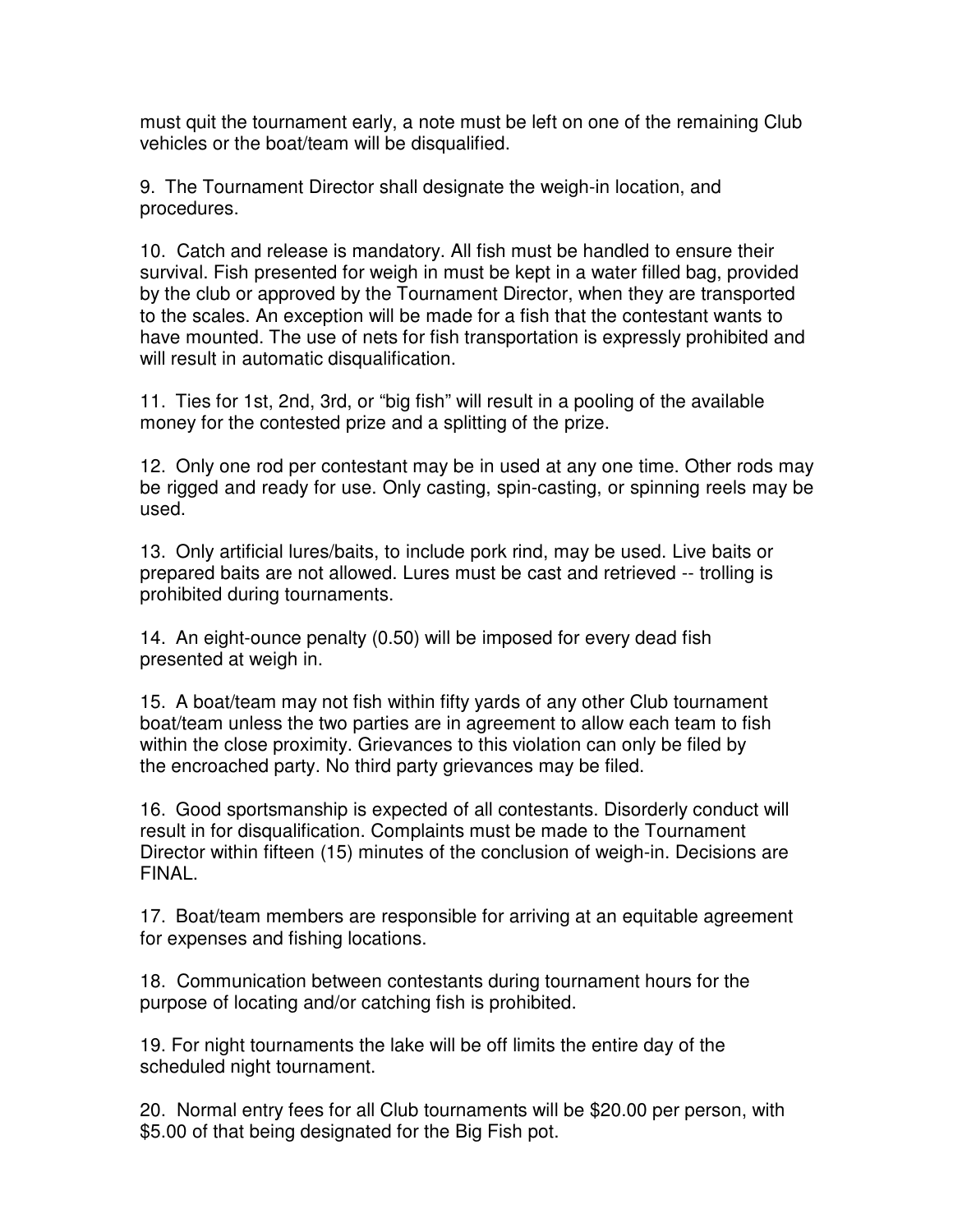21. The Club, and Club Officers, shall not be held liable for any property damage and/or injury, to include death that may occur during a Club tournament or function. Participant Release of liability forms are required to be on file with the club secretary.

22. In the event of a rule violation or disqualification, as determined by the Tournament Director, is contested, the Grievance Committee will be called into session to resolve the issue prior to the final disbursement of funds and points.